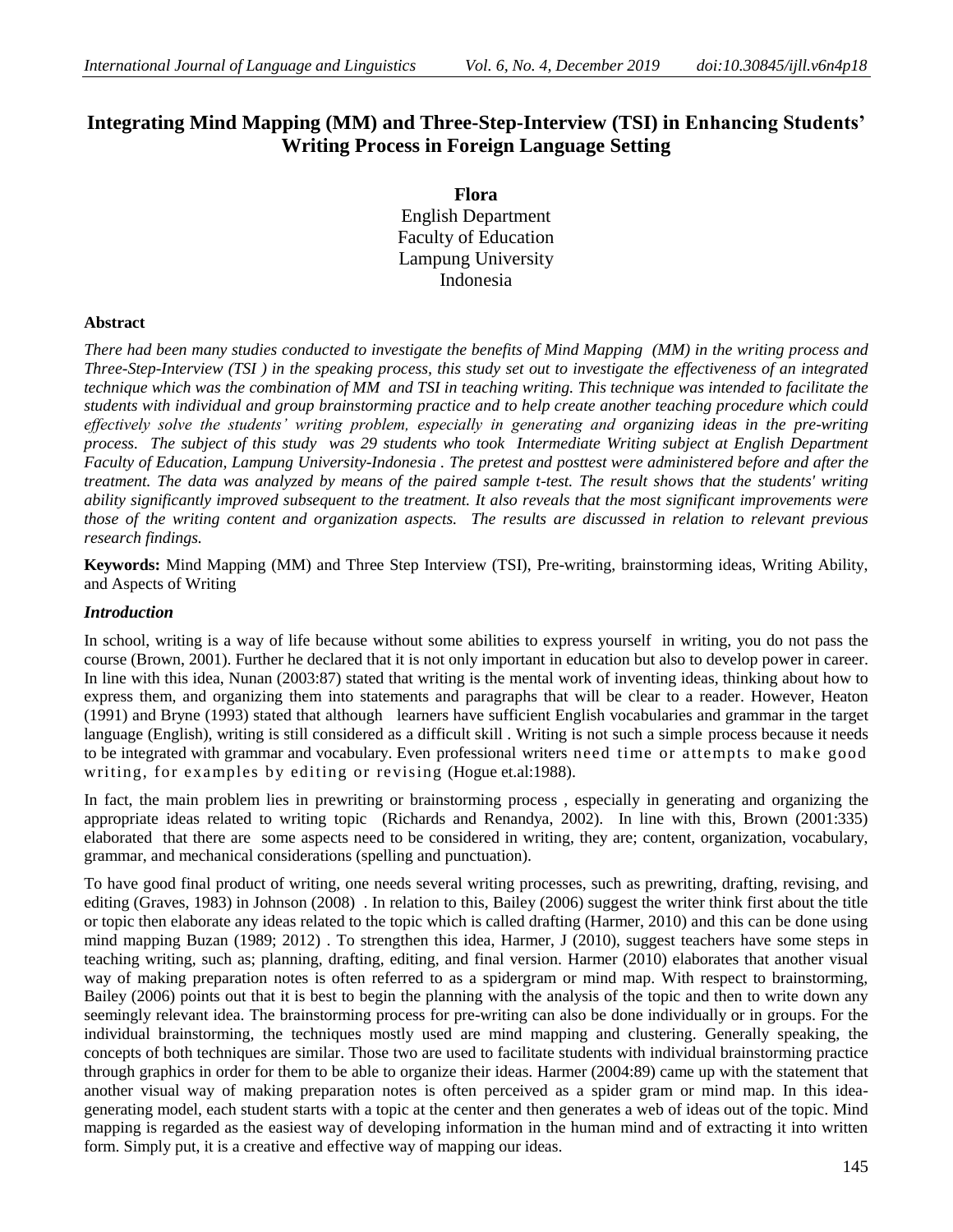In relation to Buzan's statement's (1989; 2012) above, various studies on mind mapping have widely been used to improve learners' mastery of writing (Riswanto and Putra , 2012), (Triza, et.al ,2016), and Yunus and Chien , 2016). In Indonesia, this mind mapping have been widely used in teaching English writing. For example, Saputro AR, Basori, and Budiyanto, CW. ( 2017) declared that students of the eleventh graders of SMK SMK Negeri 2 Karanganyar, Semarang could increase their cognitive, affective, psychomotor, and liveliness; Ernidawati and Sutopo, D (2017) stated that of the students the the students of SMK Kesehatan Darussalam Semarang can help the students in writing skill for both students with high and low interest using mind mapping. Fadillah, R. (2019) , found out that students of English Language Education, university in Malang, East Java enabled them to remember better about the ideas during the learning process using mind mapping. However, these pevious studies have not given indebth information to which of writing aspect it is most useful.

Considering the afore mentioned studies, it is reasonable to assume that student would probably avail themselves of mind mapping in terms of generating and organizing ideas for their writing. Yet, it was also the researchers' assumption that, if it was individual mind mapping, it would be less effective since they would organize ideas in a limited manner. Given the findings and deductions regarding brainstorming above, the researchers assumed group brainstorming to be more effective than individual brainstorming. Manktelow (2011:6) encourages group brainstorming as he believes it can be very effective in bringing forth an ultra-vital experience and plentifulcreativity of all the members of the groups. So, when one member gets stuck, another or other fellow members could help him/her out. In consideration of all this, the researchers conducted a study on the integration between mind mapping and group brainstorming.

In relation to group brainstorming, TSI is might be applicable since they may have other informations from others. Many reseachers hve been conducted dealing with TSI and mostly in the scope of Speaking activities. For example; Yuliasri, I. (2013) who stated that by using TPS, 8 teachers who participated on English teaching training program, they all admitted to apply this TSI in their real teaching since they found it effective aand fun; Candraloka. OR (2016) stated that it makes the learners active and speak naturally.; Fussalam, YE and and Renda Lestari, R.( 2018). After conducting classroopm action research to 15 students English Department of STKIP Muhammadiyah Muara Bungo (STKIP-MB) in learning process using TSI, their ability in speaking is better (Fussalam, YE and and Renda Lestari, R.,2018). In line with this, Aristy, I, Hadiansyah, R, and Apsari, Y (2019) also stated that the information gathered from the observation sheet indicated that the first-grade students at SMP Putra Juang, Cianjur, West Java were active during the learning process .

However, all the previous studies purely only implemented the concept of mind mapping, where student only organizes his own limited ideas and TSI in Speaking class activity. By modifying this mind mapping, that is, some concepts of TSI, it will provide the students another resource from his friends related to writing topic, and hopely it will minimaze the students' writing problem especially in prewriting process. TSI was used for group brainstorming which is considered more effective than individual and Mind mapping was used as the note, graphic organizer, and controller of the students' ideas for writing.

Briefly, the followings are the procedures of modified Mind Mapping :

- 1) The teacher explains the definition, generic structure, and language features of discussion text.
- 2) The procedures of modified mind mapping are also elaborated by the lecturer.
- 3) The lecturer gave some topics of discussion text.
- 4) A piece of paper for mind mapping is distributed for each student.
- 5) The students are divided in pairs and interview each other related to writing topics.
- 6) The students find new groups consist of five to share each other the ideas for writing. At the same time, they also start to generate and organize the ideas related to the writing topic in mind mapping paper individually.
- 7) Individually, they write a text based on the given topic.

Based on the background of the problem above, the questions to be focused on is :

What is the writing aspect which most significantly improves ?

#### **Methodology**

*Research Design*

A quantitative study in the form of pre-experimental design is implemented.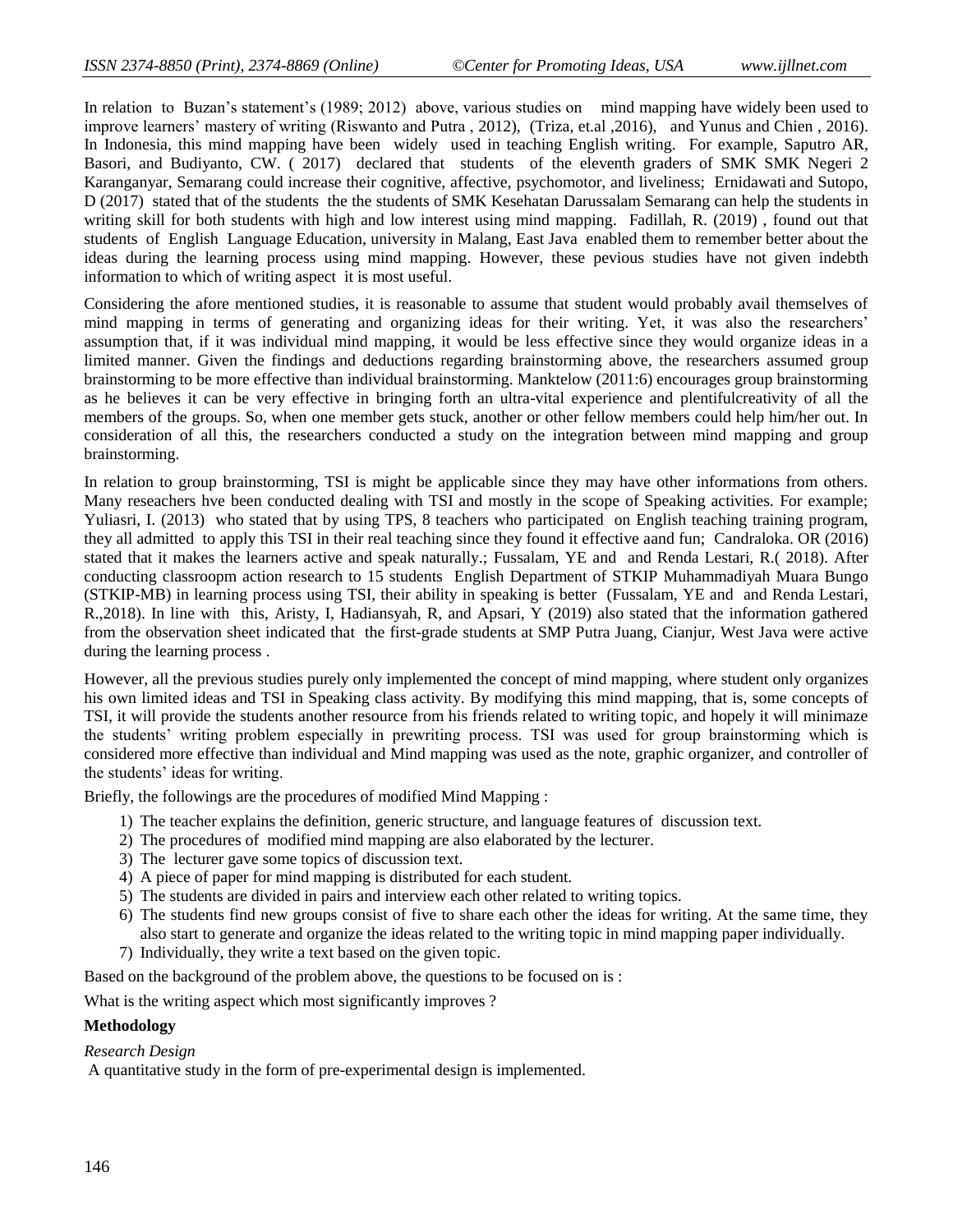| Table .1: One-Group Pretest-Posttest Design |             |           |  |  |  |
|---------------------------------------------|-------------|-----------|--|--|--|
| Pre-Test                                    | Independent | Post-Test |  |  |  |
|                                             |             |           |  |  |  |

# **Table .1: One-Group Pretest–Posttest Design**

*(Source: Adapted from Ary, et.al, 2010:304)*

#### *Participants*

To explore the effectiveness of modified Mind mapping in increasing students' ability in writing, 29 of students, majoring English, were involved as the participants of this study. They were selected since they have already taken Basic and Pre-intermediate writing. They have Writing class once a week in each semester. In the future, they are going to be English teachers at Junior and senior high school in Indonesia.

#### *Instruments*

Argumentative Essay Writing test which is meant to measure the effectiveness of integrated MM and TSI, was the instrument of this study. The topic was "What are the characters that a teacher should possess ?. Use reasons and examples to support your answer". It was given before the treatment (pre-test) and after the treatment (post-test). *Data Analysis*

The data obtained from the pre-test and post-test were analyzed using the criteria proposed by Jacob's (1981). In scoring the students' work, it was done by two experienced English lecturers of Teacher training and education Faculty of Lampung University. Each rater gave the score based on Jacob's criteria (1981), namely : content (30%), language use (25%), organization (20%), vocabulary (20%), dan mechanics (5%). Finally, the score of pre-test and post-test were compared using paired sample T-test.

#### **Results**

|  | Table 1. The mean score of Pre-test |
|--|-------------------------------------|
|  |                                     |

| <b>Paired Samples Statistics</b> |               |        |             |                   |                       |  |  |  |
|----------------------------------|---------------|--------|-------------|-------------------|-----------------------|--|--|--|
|                                  |               | Mean   | N           | Std.<br>Deviation | Error<br>Std.<br>Mean |  |  |  |
| Pair 1                           | Pre-<br>test  | 6.7974 | ◠<br>∠<br>9 | 1.00222           | .18611                |  |  |  |
|                                  | Post-<br>test | 9.1991 | 2<br>9      | 1.10733           | .20563                |  |  |  |

**Paired Samples Correlations**

|      |         |      |                    | Correlati<br>on | Sig. |
|------|---------|------|--------------------|-----------------|------|
| Pair | PRETEST | $\&$ | POST <sub>29</sub> | .659            | 000  |
|      | TEST    |      |                    |                 |      |

**Paired Samples Test**

|        |                                              | <b>Paired Differences</b> |                             |       |                                               |                          |       |     |                     |
|--------|----------------------------------------------|---------------------------|-----------------------------|-------|-----------------------------------------------|--------------------------|-------|-----|---------------------|
|        |                                              | Mean                      | Std.<br>Deviati Error<br>on | Std.  | 95%<br>Confidence<br>Difference<br>Mean Lower | Interval of the<br>Upper |       | ldf | Sig. (2-<br>tailed) |
| Pair 1 | <b>PRETEST</b><br><b>POST</b><br><b>TEST</b> | 2.4017                    | .87643                      | .1627 | 2.7351 2.0683                                 |                          | 14.75 | 28  | .000                |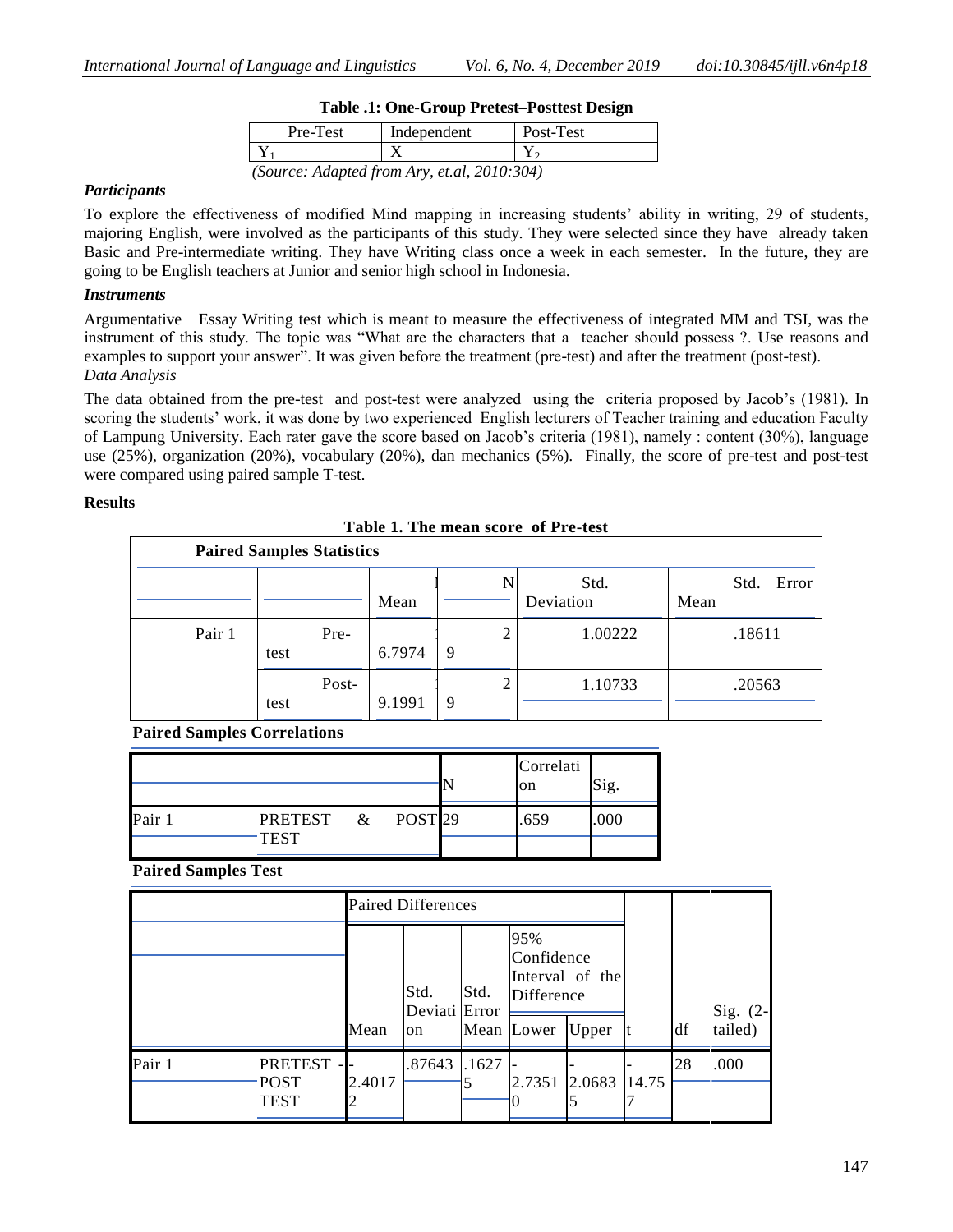| <b>Writing Aspects</b> | Mean     |           |            |  |  |  |
|------------------------|----------|-----------|------------|--|--|--|
|                        | Pretest  | Post Test | Gain       |  |  |  |
| Content                | 17,75862 | 23,43103  | 0,47054    |  |  |  |
| Organization           | 15,46552 | 16,51724  | 0,220714   |  |  |  |
| Vocabulary             | 15,82759 | 16,44828  | 0,093774   |  |  |  |
| Language Use           | 20,22414 | 20,72414  | 0,110717   |  |  |  |
| Mechanics              | 3,103448 | 3,086207  | $-0,06322$ |  |  |  |

This statistical computation shows significant increase of students' writing ability since t-value which is higher than t-table with the significance level of less than  $0.05$  (14.757>2.048) (0.000<0.05).

| Table 2. The Improvement of Writing Aspects |  |
|---------------------------------------------|--|
|---------------------------------------------|--|

| of<br>Aspects<br>Writing | Mean     | T-Value   | Sig.       |        |      |
|--------------------------|----------|-----------|------------|--------|------|
|                          | Pretest  | Post Test | Gain       |        |      |
| Content                  | 17,75862 | 23,43103  | 0,47054    | 16.794 | .000 |
| Organization             | 15,46552 | 16,51724  | 0,220714   | 4.509  | .000 |
| Vocabulary               | 15,82759 | 16,44828  | 0,093774   | 2.493  | .019 |
| Language Use             | 20,22414 | 20,72414  | 0,110717   | 2.342  | .027 |
| Mechanics                | 3,103448 | 3,086207  | $-0,06322$ | .297   | .769 |

The statistical computation above shows that the highest increase is content aspect. In addition, there is a statistically significant improvement of students' writing ability in the four aspects after they were taught using modified mind mapping, namely organization, vocabulary, and language use. It is revealed from t-values which are higher than t-table with the significance levels of less than 0.05 (16.794>2.048; 4.509>2.048; 2.493>2.048; 2.342>2.048) (0.000<0.05). On the other hand, there is no statistically significant improvement of students' writing ability in mechanic after they were taught using modified mind mapping. It is revealed from tvalue which is lower than t-table with the significance level of more than 0.05 (0.297<2.048) (0.769>0.05).

## *Discussion*

The main purpose of this research was to investigate the effectiveness of the integration of (MM) and TSI in learning writing. There were two formulated research questions in this study. The first research question was formulated to find out whether there was a significant improvement of students writing ability after being taught by using modified mind mapping technique and the second question was to find out writing aspect which most significantly improved. Considering the result obtained from paired sample T-test analysis, it was found that there was a significant improvement of students writing ability. The most significant improvement score was in writing content. The organization also significantly improved after writing content but not as high as that one of content.

Modified mind mapping technique is effective to enhance the students' writing ability through solving their problem in generating and organizing ideas. This technique, infact, was purposed to create a sufficient teaching procedures which are able to solve the students' writing problem, especially in prewriting process. Besides, it was aimed to provide the solution for the students at intermediate level who have mastered sufficient vocabularies and grammar, but have problem in organizing and generating ideas for writing. Mind mapping was used as the note, graphic organizer, and controller of the students' ideas for writing. As concluded by Bukhari (2016) that the learners who were taught through Mind maps, improved cohesion and coherence; content paragraph structure and length in writing. However, when it is implemented individually, it is assumed less effective because the students only organize their own limited ideas. It doesn't provide the students another resource to find the ideas related to writing topics. The nature of this TSI is smilar to Think-Pair-Share (TPS) where the students think the answer to the teacher's questions, then the teachers pairs the students to discuss the answer and share ideas (Sharma , 2018).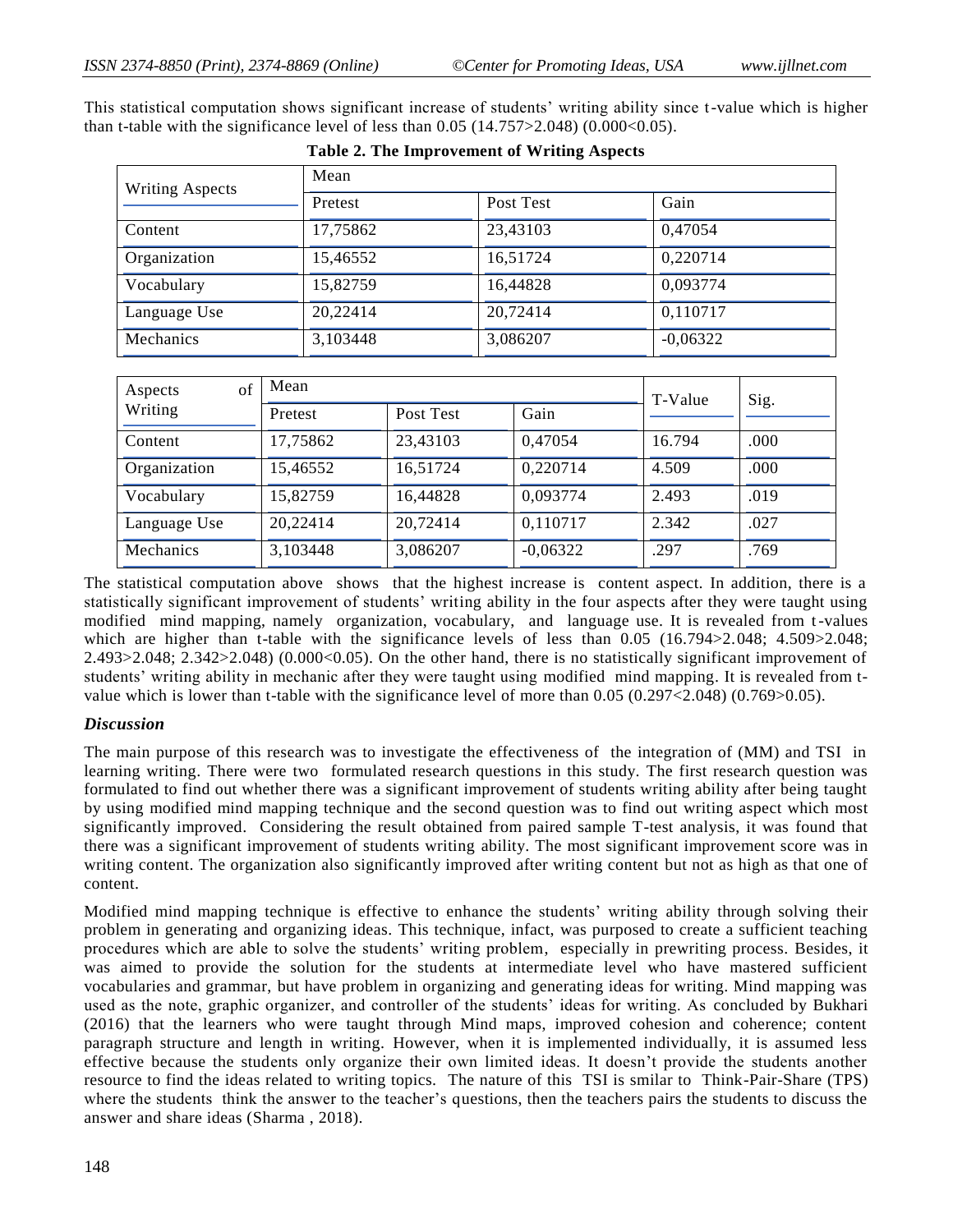By intergrating mind mapping into Think-Share- Interviewe (TSI) in this study, the students have opportunity for sharing ideas each other in group when they note and organize the ideas through mind mapping. As suggested by Manktelow (2011:6) that group brainstorming can be very effective for bringing the full experience and creativity of all members of the group to bear on an issue. When individual group members get stuck with an idea, another member's creativity experience can take the idea to the next stage. Related to three-step-interview (TSI), Slavin (1985) states that it is an effective technique to encourage students to share their thinking, ask questions, and take notes. It means that it is very effective for group brainstorming. For example, when one member gets stuck, another or other fellow members could help him/her out (Manktelow (2011).

In addition, the concept of three-step-interview is similar to the concept of cooperative learning techniques developed by Kagan (2009), where the learners can create interactive and encourage students to participate fully in the class. During the integration of Mind mapping and TSI, the students also can develop their cognitive skill, for example in structure. When they do interview, some of them also get input in vocabulary and structure spontaneously. Based on my informal interview to the whole class, they stated that they also got input in vocabulary. When they interview each other, they exchange their ideas and it makes them able to enlarge their ideas related to the topic being discussed. Besides that, they also get some input, especially in vocabulary. For example, when one student did not know how to say a certain vocabulay in English, he just mixed it into Indonesian language. In this time his peer helped him.

During the learning process, every student is eager to ask his peer, especially during the interview steps. Each of them tried to show his notes during the process of mind mapping (the third step, as it was mentioned before). In this step each student kept asking the idea related to the topic and it really helps them elaborate or develop their idea related to the topic given by the teacher. During this step actually each student get input from their friends, which is similar to peer corrective feedback (Sultana, 2009; Kamimura,2006 ; Zeng ( 2006); Based on emperical data in this study, it was found that learners creativity and motivation also happens. For example, they can enlarge their writing by combining the input they got during the interview.

As the pedagogical implications, this present research implies that the English teachers can integrate MM and TSI, especially to solve students' problem in prewriting process so that the students can develop the content of their writing, as it is the main problem of the learners (Richards and Renandya, 2002) . It is purposed to facilitate the students for practicing individual and group brainstorming at the same occasion. Moreover, it also remains that the modified of some technique concepts in teaching are essentially needed to maximize the teaching process since each tecnique and the situation of the learners are are different.Thus, learning objectives can optimally be achieved.

### *Conclusion*

The integration of MM and TSI is effective in enhancing writing process, especially in developping the content aspect of writing. The students could enlarge their ideas as the result of interview. During the interviview, the students also could get new vocabulary related to the topic being discussed since the students expressed the unknown vocabulary using their own language and other (s) gave spontateous help. In other words they get input through their own output (Swain (1985) and Swain and Lapkin (1995). However this technique is more suitable for intermediate level, since the learning process do not focus much on language use aspect.

## *References*

- Akbar, RS and Hanan A. Taqi, HA (2017). Does mind mapping enhance learning? International Journal of English Language Teaching. Vol.5, No.8, pp.65-77, November 2017.
- Aristy, I, Hadiansyah, R, and Apsari, Y. (2019). Using three step interview to improve students' speaking ability.PROJECT. *Volume 2, No. 2, March 2019 pp 74-79*

Ary, Donald et al. (2010). Introduction to research in education. USA: Wadsworth Cenggage Learning.

Astrina, Marzeliaet.al. (2014). The use of clustering technique to improve students' skill in writing hortatory exposition text. *e-Journal of English Language Teaching Society (ELTS)*: Vol. 2 No. 2, 2014.

Bailey, Stephen. (2006). Academic writing : A handbook for international student. New York: Routledge.

- Brown, H. Douglas. (2001). *Teaching by principles an interactive approach to language pedagogy*. The United States of New York: Longman.
- Bukhari, Syeda Saima Ferheen (2016). Mind mapping techniques to enhance efl writing skill. *International Journal of Linguistics and Communication*: June 2016, Vol. 4, No. 1, pp. 58-77.
- Candraloka, Olyvia Revalita. (2016). Implementing three step interview in teaching speaking. *Jurnal Edulingua*: Vol 3. No. 1 Januari-Juni 2016.